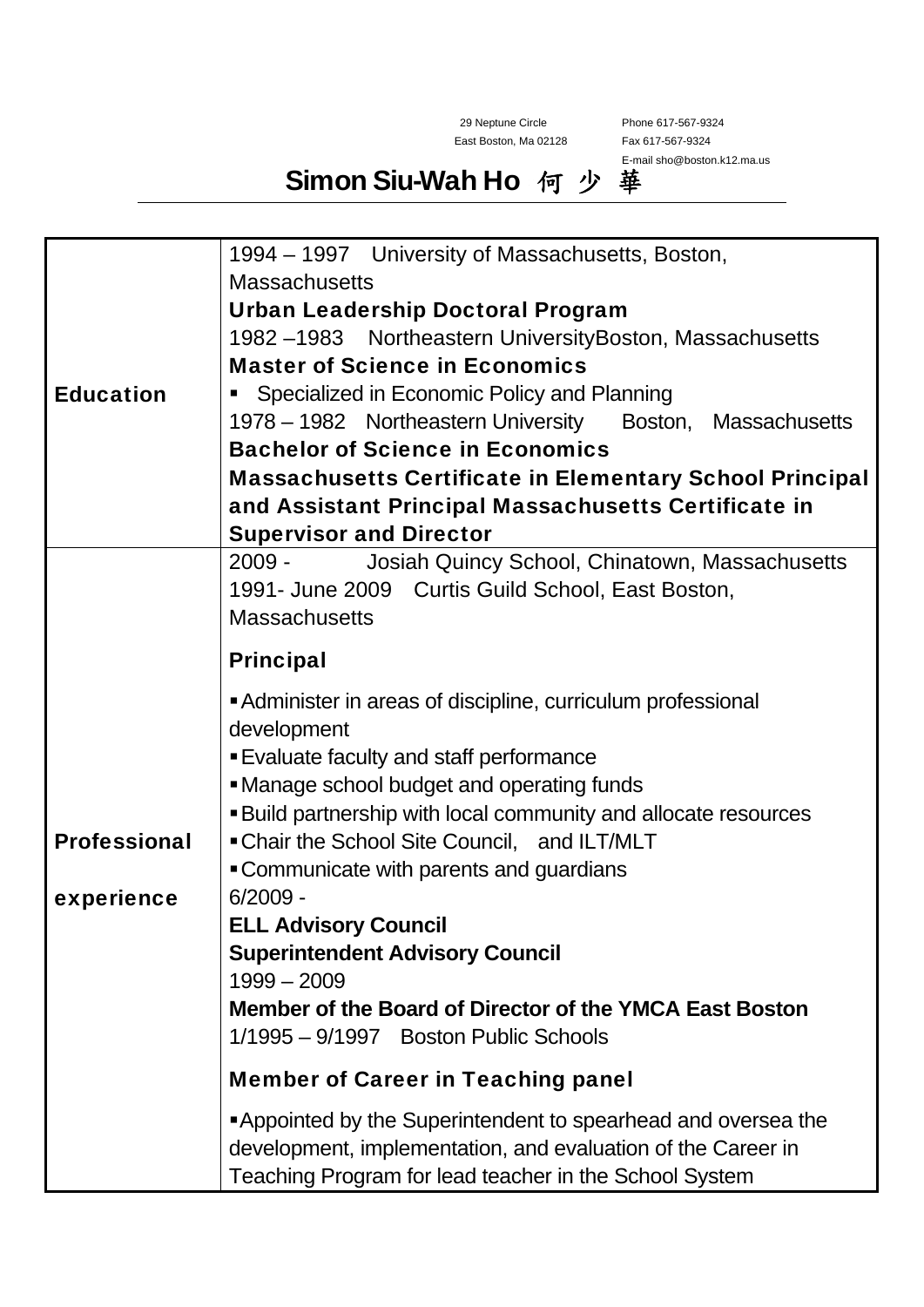| 1/98 - 6/98 Simmons College Boston, Massachusetts                                                                                                                                                                                                                                                                                                                                      |
|----------------------------------------------------------------------------------------------------------------------------------------------------------------------------------------------------------------------------------------------------------------------------------------------------------------------------------------------------------------------------------------|
| <b>Member of the Special Needs Advisory Council</b>                                                                                                                                                                                                                                                                                                                                    |
| Advised and made recommendation to the Dean of Special Needs<br>Department on minority students recruitment<br>9/90 - 6/91 Harvard Kent School Charlestown, Massachusetts                                                                                                                                                                                                              |
| <b>Assistant Principal</b>                                                                                                                                                                                                                                                                                                                                                             |
| Organized students' bus transportation and school activities<br>• Managed students' disciplinary issues<br><b>Reached out to parents of non English learners</b><br>9/86 - 6/90 Harvard Kent School Charlestown, Massachusetts                                                                                                                                                         |
| <b>Bilingual Chinese Teacher</b>                                                                                                                                                                                                                                                                                                                                                       |
| <b>EMAT (Elementary Mathematics Teacher) to pilot an innovative</b><br>Mathematics program funded by the National Science Foundation<br><b>Taught fifth grade Chinese immigrants students</b><br>"Computer Technology Coordinator, implemented the Integrated<br>Learning System (ILS) into classroom.<br>86 - 88 Summer ABCD Summer Program Northeastern<br>University, Massachusetts |
| <b>Computer and Mathematics Teacher</b>                                                                                                                                                                                                                                                                                                                                                |
| <b>Taught Computer and Mathematics to inner city high school</b><br>students in 3 consecutive summers<br>9/83 - 6/86 Clarence Edwards Middle School Charlestown,<br><b>Massachusetts</b>                                                                                                                                                                                               |
| <b>Mathematics and Sciences Bilingual Chinese Teacher</b>                                                                                                                                                                                                                                                                                                                              |
| • Taught Mathematics, Sciences, and Health to middle school age<br>students<br>■ Coordinated the implementation of Project Business in classroom.<br>Arranged volunteer to bring business, finance, and economics<br>experiences into classrooms<br>9/82 - 6/83 Northeastern University Boston, Massachusetts                                                                          |
| <b>Research Assistant</b>                                                                                                                                                                                                                                                                                                                                                              |
| • Collected and analyzed data in Economic research                                                                                                                                                                                                                                                                                                                                     |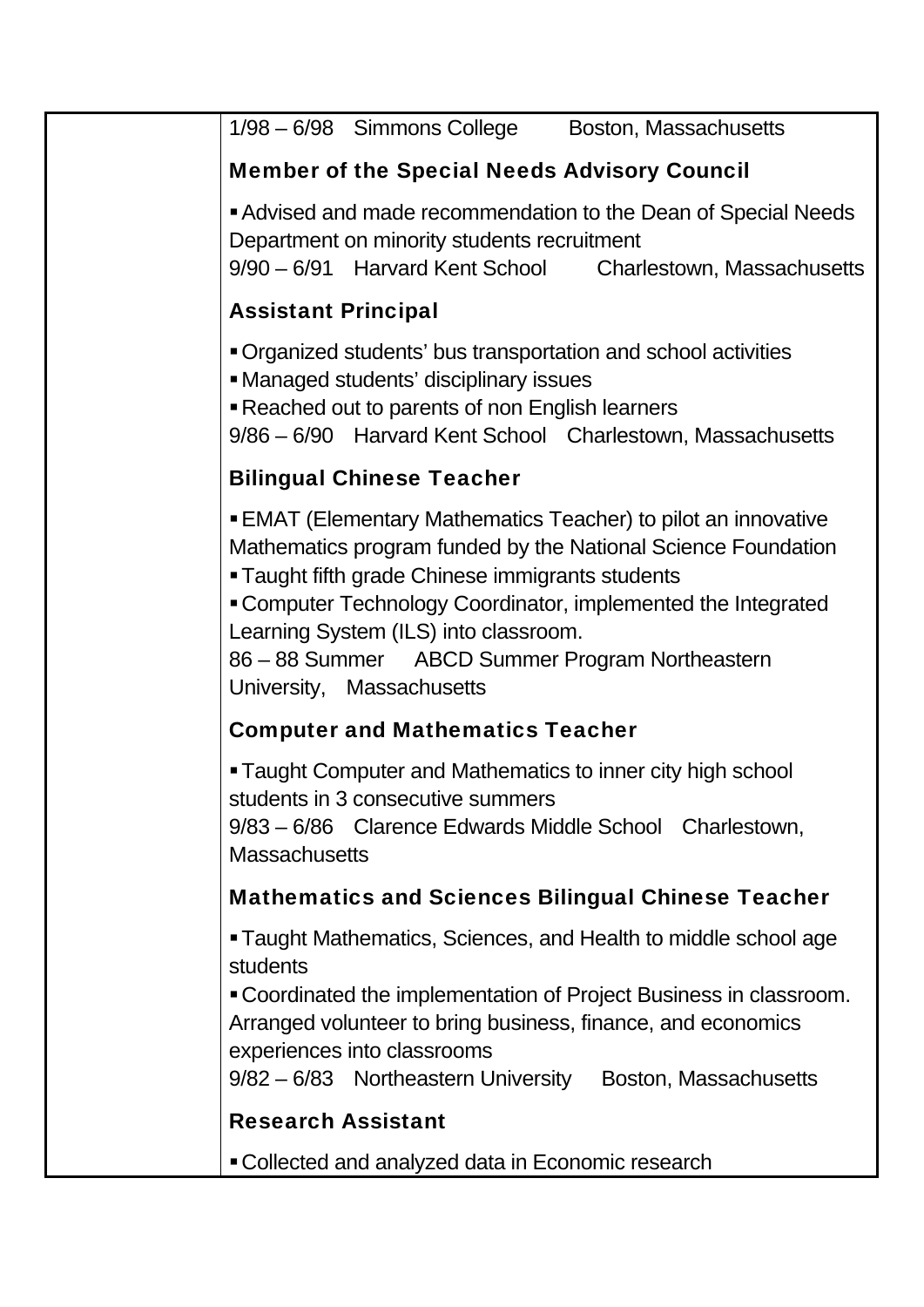|                     | $5/73 - 9/77$<br>International Institute in Florence, Italy                                                           |
|---------------------|-----------------------------------------------------------------------------------------------------------------------|
|                     | <b>Training Coordinator</b>                                                                                           |
|                     | ■ Organized and facilitated orientation meetings in Italy. Complied<br>evaluative surveys for incoming students       |
| <b>Professional</b> | <b>Massachusetts Elementary School Principal's Association</b><br>National Association of Elementary School Principal |
| memberships         | <b>Boston Elementary Principal Association</b>                                                                        |
| Languages           | Fluent in English, Chinese (Cantonese), and Italian<br>Compatible in conversational Spanish and Mandarin              |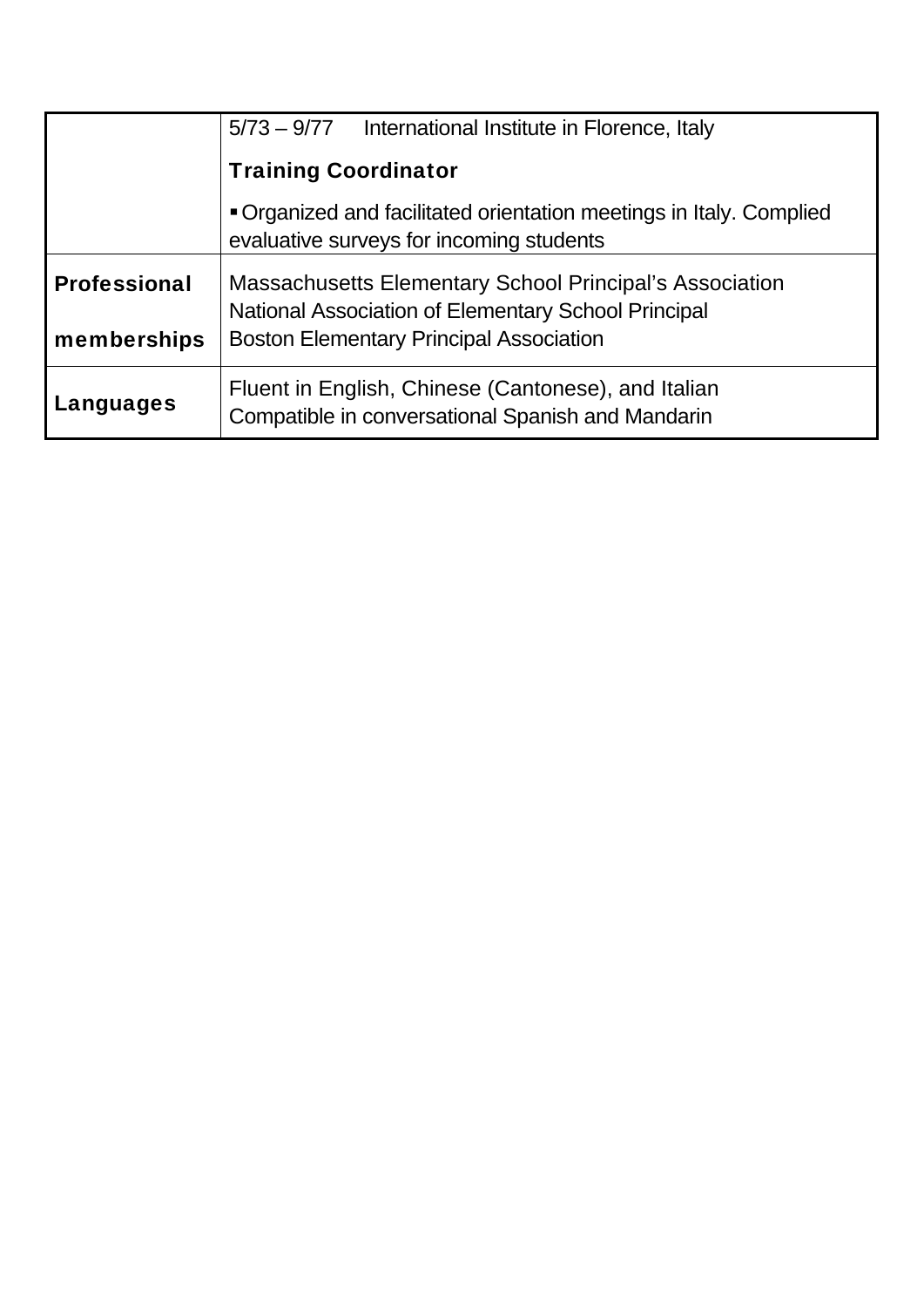

不要要要。<br>第二**梯次** 

# 同儕教學觀察與學校改進

(二)評鑑與視導

何少華 教授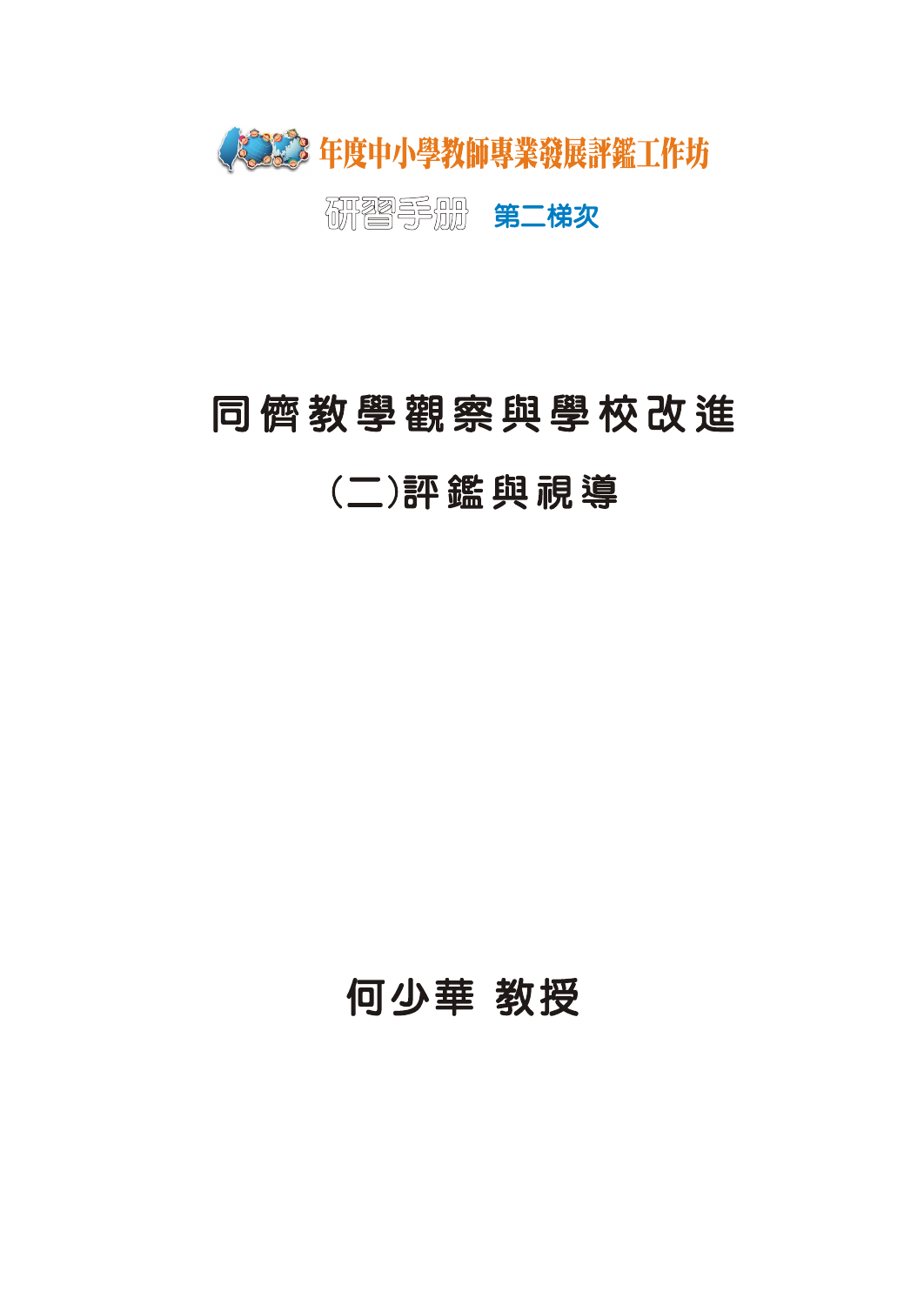## **Principles for Teacher Evaluation**

教師評鑑的原則(1)

1. Ensures the summative evaluation documents are accurate.

確認總結性評鑑文件的正確性

2. Produces a written record of individual activities and growth.

個人活動與成長之書面記錄的產出

3. Ensures a permanent commitment of the district to the development of its teachers.

確認學區對於教師發展的永久性承諾

4. Makes the experience of teaching more satisfying and more enjoyable.

促使教學能有更滿意、也更愉快的經驗

# **Principles for Teacher Evaluation**

教師評鑑的原則(2)

5. Requires frequent interaction and collaboration among administrators and teachers.

行政人員與教師之間需要頻繁的互動與合作

6. Provides activities to study the knowledge base about teaching.

提供有關教學知識庫的研習活動

- 7. Provides a structure to all participants. 提供所有參與者相關的架構
- 8. Includes a systematic way to "enculturate" teachers to be constant learners.

包括促使教師成爲終身學習者之文化形塑的系統化方式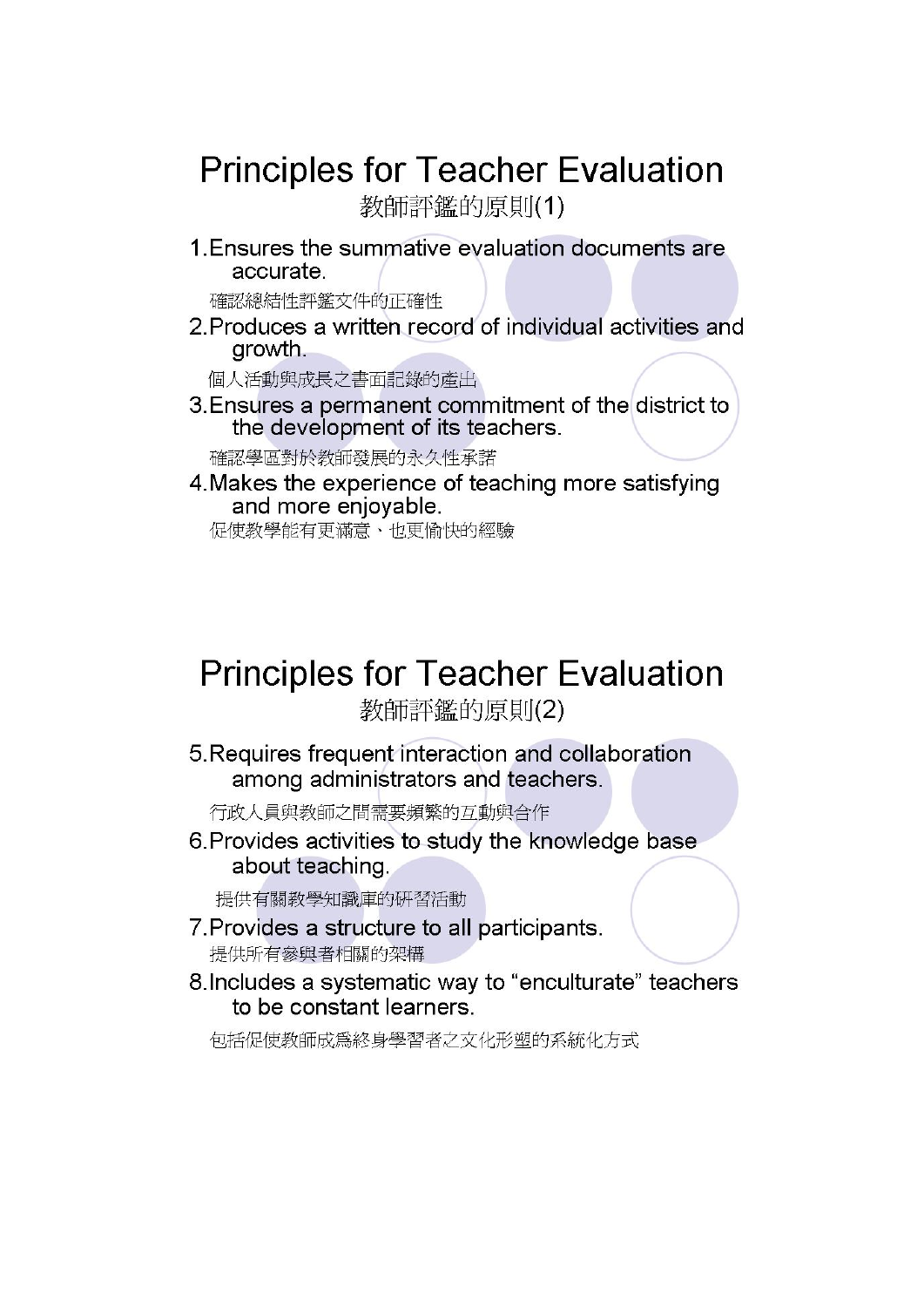## The Functions of Supervision and Evaluation 視導與評鑑的功能〈1〉

#### **Supervision** (視導)

- 1. Cheerleading Validating effective teaching 加油鼓勵一驗證有效的教學
- 2. Facilitating helping teachers think about and plan to meet self-set goals.

協助促進––幫助教師思考與規畫,以符合其自我成長目標

3. Stimulating – stretching teachers' thinking about their instructional decisions.

刺激激勵一延展教師對於其教學決策的思考

4. Problem Solving – facilitating teaches' analyzing and solving classroom problems.

問題解決一促進教師對於教室問題的分析與解決

## The Functions of Supervision and Evaluation 視導與評鑑的功能〈2〉

#### **Evaluation** (評鑑)

1. Monitoring - monitoring for fidelity of curriculum implementation.

監督確認一確保課程實施的確切程度

- 2. Directing directing teachers in weak areas in their teaching and helping them to improve. 指導改善一在老師的弱勢領域予以指導,並協助他們改善
- 3. Making Decisions about teacher placement, hiring, tenure, promotion, and commendation.
	- 決策判斷— 決定教師之分派、任用、任期、升遷與獎勵
- 4. Remediating/Dismissing indentifying incompetent teachers and dealing with them.

矯正/解聘–鑑定不適任教師與進行後續處置。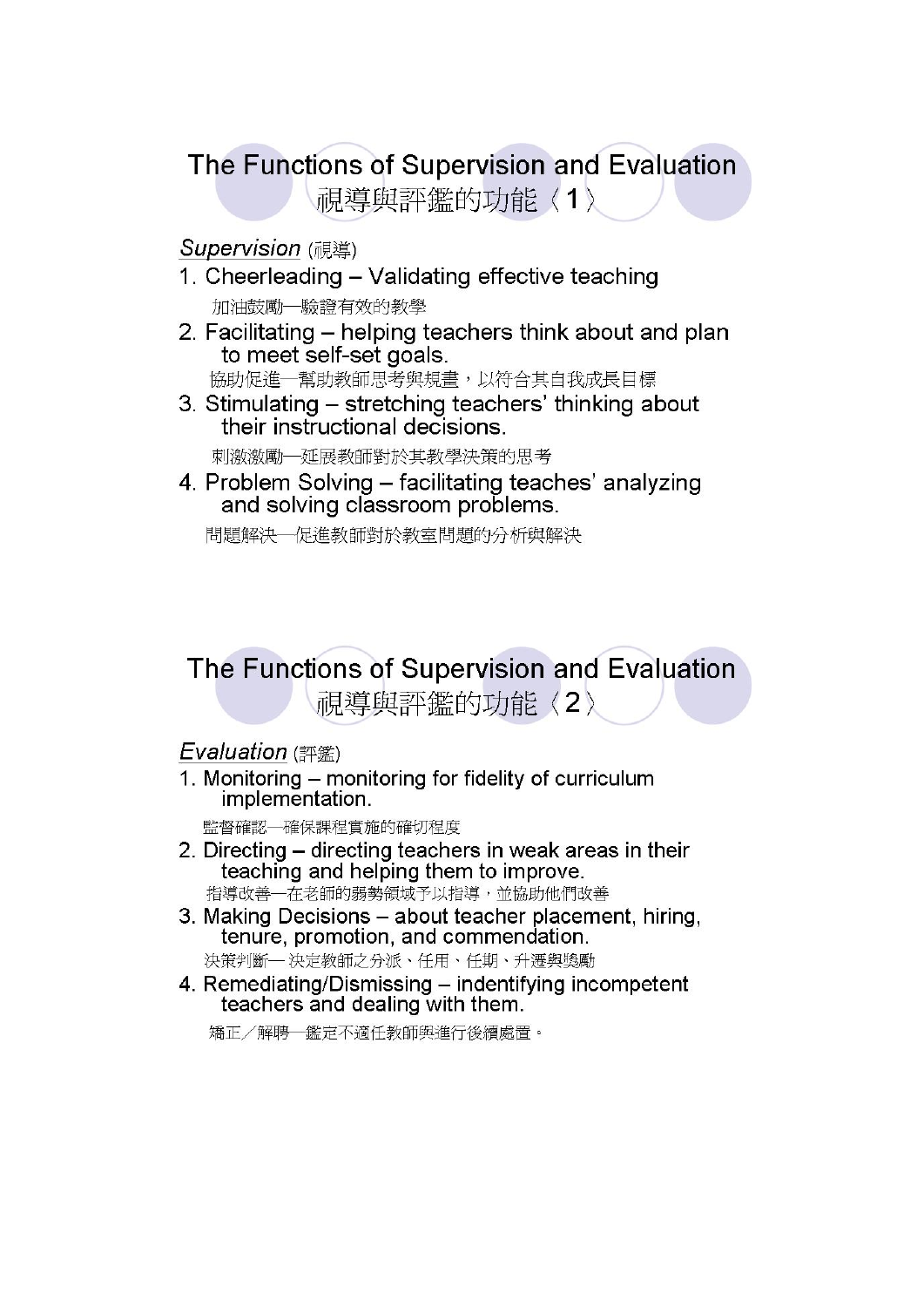The Functions of Supervision and Evaluation 視導與評鑑的功能〈3〉

• The boundary between supervision and evaluation comes when the observer is making decisions with the information from the observation.

當觀察者以觀察所得之資訊做判斷時,「視導」與「評鑑」的分界就 會出現

#### Alternative ways for 2-year Evaluation Cycle 兩年評鑑週期的替代方案

Optional for teachers whose evaluations have been satisfactory 對於已通過評鑑之教師的自選方案

- 1. Peer Observation 同儕觀察
- 2. Study Groups 讀書會
- 3. Field Based Research 實務研究
- 4. Analysis of a portfolio artifacts 檔案資料分析
- 5. Weekly journal 教學週記